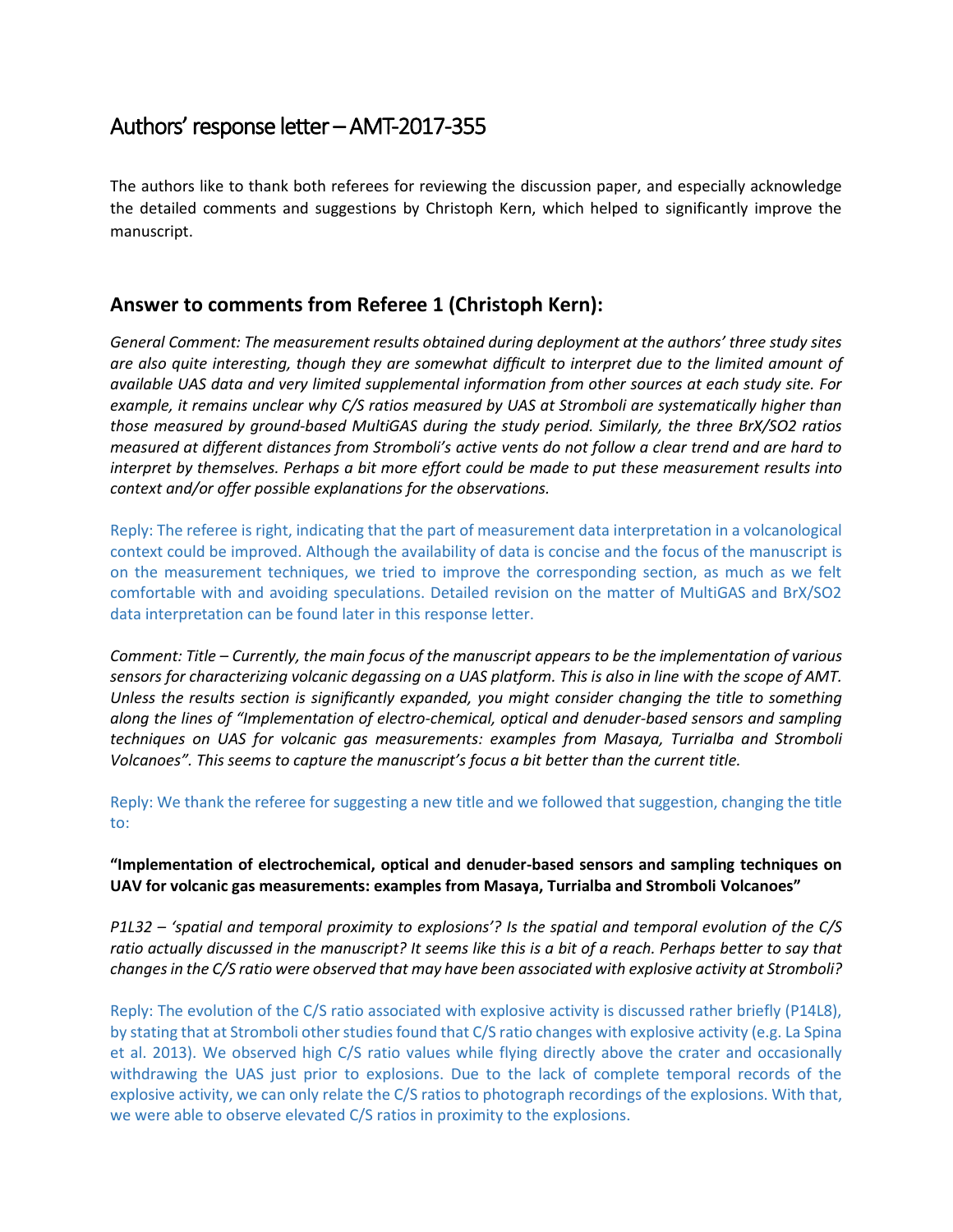**"At Stromboli volcano, elevated CO2/SO<sup>2</sup> ratios have been observed in spatial and temporal proximity to explosions by airborne in-situ measurements."**

*P1L31ff – Why are only the results from Stromboli mentioned explicitly in the abstract? Perhaps the most important results for each study site could be mentioned?*

Reply: We added the most important results for each study site as the referee suggested.

**"The new instrumental set-ups were compared with established instruments during ground-based measurements at Masaya volcano, which resulted in CO2/SO<sup>2</sup> ratios of 3.6 ± 0.4. For total SO<sup>2</sup> flux estimations a small differential optical absorption spectroscopy (DOAS) system measured SO<sup>2</sup> column amounts on transversal flights below the plume at Turrialba Volcano, giving 1776 ± 1108 T/d and 1616 ± 1007 T/d of SO<sup>2</sup> during two traverses. At Stromboli volcano, elevated CO2/SO<sup>2</sup> ratios have been observed in spatial and temporal proximity to explosions by airborne in-situ measurements. Reactive bromine to sulfur ratios of 0.19 x 10-4 to 9.8 x 10-4 were measured in-situ in the plume of Stromboli volcano downwind of the vent."**

*P2L13 – 'It has been shown. . .' This is much too general of a statement. There are accounts of increased C/S prior to eruptions. However, the opposite has also been observed (e.g. at Poas, see your reference de Moor et al 2016b). Please clarify.*

Reply: We edited that sentence for clarification

**"For instance, the CO2/SO2 emission ratio strongly varies with volcanic activity, which is associated to magma rising up a conduit. The solubility of magmatic gases is pressure dependent and different gases are released from the magma at different depths during the magma ascent, that is accompanied by pressure decrease. Gas ratio changes have been observed within the timescale of hours to weeks prior to eruptions (e.g. Giggenbach, 1975; Aiuppa et al., 2007; de Moor et al., 2016a, de Moor et al., 2016b) and their magnitude, direction, and pace are highly variable throughout different volcanic systems and state of activity."**

*P2L27 – 'It was observed. . .' Again, I feel like this statement is too general. I think that recent measurements at Cotopaxi seemed to show an increase in BrO/SO2 during a period of continuous activity? Is this true? Dr. Bobrowski would know more of the details. . . As you mention in the next sentence, BrO is a secondary compound formed in volcanic plumes from reaction of HBr with other species. Therefore, the link between measured BrO/SO2 ratios and volcanic activity will typically be quite complex and depend on a large number of environmental conditions.*

Reply: We agree that this statement might be too general. We edited the paragraph on BrO/SO2 ratios to clarify that matter. Regarding BrO/SO2 emission at Cotopaxi, Dinger et al. (2017) observed higher values of BrO/SO2 only at a declining phase of activity, while prior and during the climax of activity the BrO/SO2 was lower.

**"Although several studies observed decreases in the BrO/SO<sup>2</sup> ratio in advance to eruptive phases (Lübcke et al., 2014) and lower ratios during periods of continuous activity (Bobrowski and Giuffrida, 2012), it is not yet clear whether magma-gas partitioning of bromine occurs prior or after sulfur during the pressure drop associated with magma ascents {Dinger 2017 #394}. Furthermore, BrO is not a directly emitted species rather than the product of complex heterogeneous chemistry in the volcanic plume**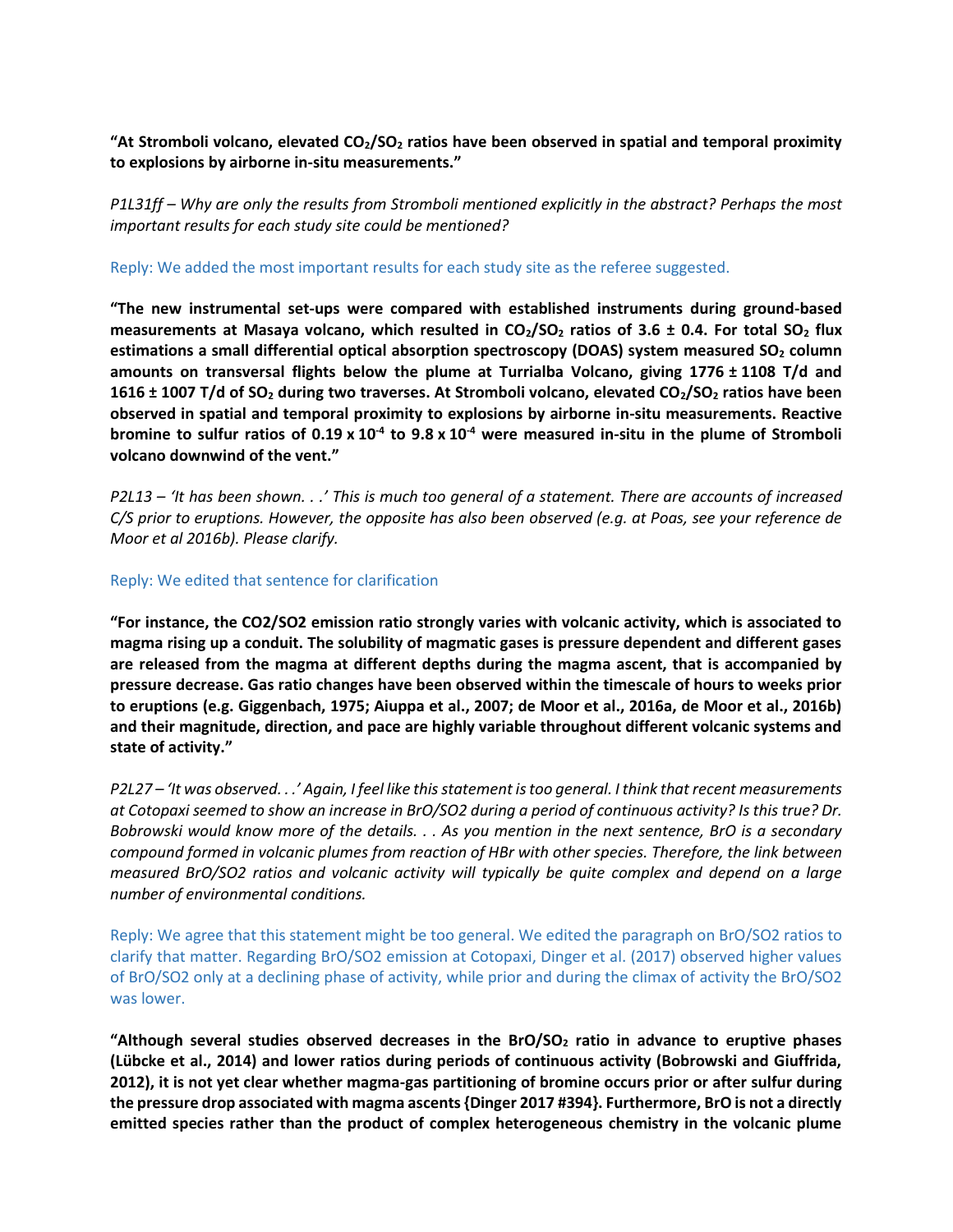**involving reactions with magmatic gases with entrained air (e.g. Gerlach, 2004, Bobrowski et al., 2007). The variation of BrO by plume age and a transversal distribution in the plume for this species was observed by differential optical absorption spectroscopy (DOAS) measurements (Bobrowski et al., 2007). Additionally, other reactive halogen species with oxidation states ≠ -1 (e.g. Br2, Cl2, BrCl and others) have been measured in-situ in the plume of Mt. Etna, Italy (Rüdiger et al., 2017) and Mt Nyamuragira {Bobrowski 2017 #395}."**

*P5L5 – Clearly, Masaya is a large contributor to total arc emissions, but recently I believe that Turrialba has had similar emission rates. Dr. de Moor would know this better than I do, but characterizing Masaya as the 'single largest contributor' may no longer be quite accurate. See de Moor et al 2017: de Moor, J. M., Kern, C., Avard, G., Muller, C., Aiuppa, A., Saballos, A., . . . Fischer, T. P. (2017). A new sulfur and carbon degassing inventory for the Southern Central American Volcanic Arc : The importance of accurate time-series datasets and possible tectonic processes responsible for temporal variations in arcscale volatile emissions. Geochemistry Geophysics Geosystems, 18, 1–32. https://doi.org/doi: 10.1002/2017GC007141*

Reply: The Referee is correct. Latest emission inventories show that Turrialba volcano emissions overtook those of Masaya volcano in 2015-2016. Furthermore, more recent but unpublished measurements showed similar emission strengths for both volcanoes. The paragraphs dealing with this case were edited.

**"Masaya persistently emits voluminous quantities of SO2, with fluxes typically ranging from 500 T/d to 2500 T/d (e.g. (Mather et al., 2006; de Moor et al., 2013; Carn et al., 2017), making this volcano currently to one of the largest contributor to volcanic gas emissions in the Central American Volcanic Arc (de Moor et al. 2017). […] In the 2000s, an almost 150 years long period of quiescence has ended and since 2010 several vent opening phreatic eruptions henceforth occurred marking an ongoing but erratic phase of unrest (Martini et al., 2010), characterized by variable ash and gas emission intensities (up to 5000 tons/day of SO<sup>2</sup> (de Moor et al., 2016a)), making Turrialba volcano to the second substantial emitter in the arc, besides Masaya volcano (de Moor et al. 2017)."**

*P5L23 – Does ash deposition really make maintenance risky or impossible? Please explain why. Obviously it makes frequent, tedious maintenance necessary. And if stations are very close to the summit, then ballistics pose a real threat that would make maintenance risky or impossible. But ash?*

Reply: We added the aspect of ballistic impacts posing threats to maintenance personnel. While ash emissions itself might not pose an imminent threat, they make maintenance necessary at higher frequencies, which leads to longer exposition periods at the crater for the researcher.

**"However, stations located near the active vent suffer from ash deposition and ballistic impacts during more frequent episodes, making maintenance demanding and risky or impossible."**

*P7L15 – Is the light source really a 'small light bulb'? I always thought it was a diode. The datasheet says 'IR lamp' which might really be a light bulb but I'm not sure. . . Thanks for clarifying.*

Reply: Actually, we assumed the light source to be a light bulb due to the following observations: 1.) Every time the sensor performs a measurement, one can actually see the light flashing through the diffusion membrane with the typical warm yellowish color of a thermal emitter (unfortunately a spectral analysis has not been performed). 2.) Switching the light source on and off occurs smoothly 3.) The whole sensor is very cost-effective (<100€). Even under mass-production this is unlikely to achieve with LEDs, emitting at appropriate wavelengths. Anyway, we will express it more carefully: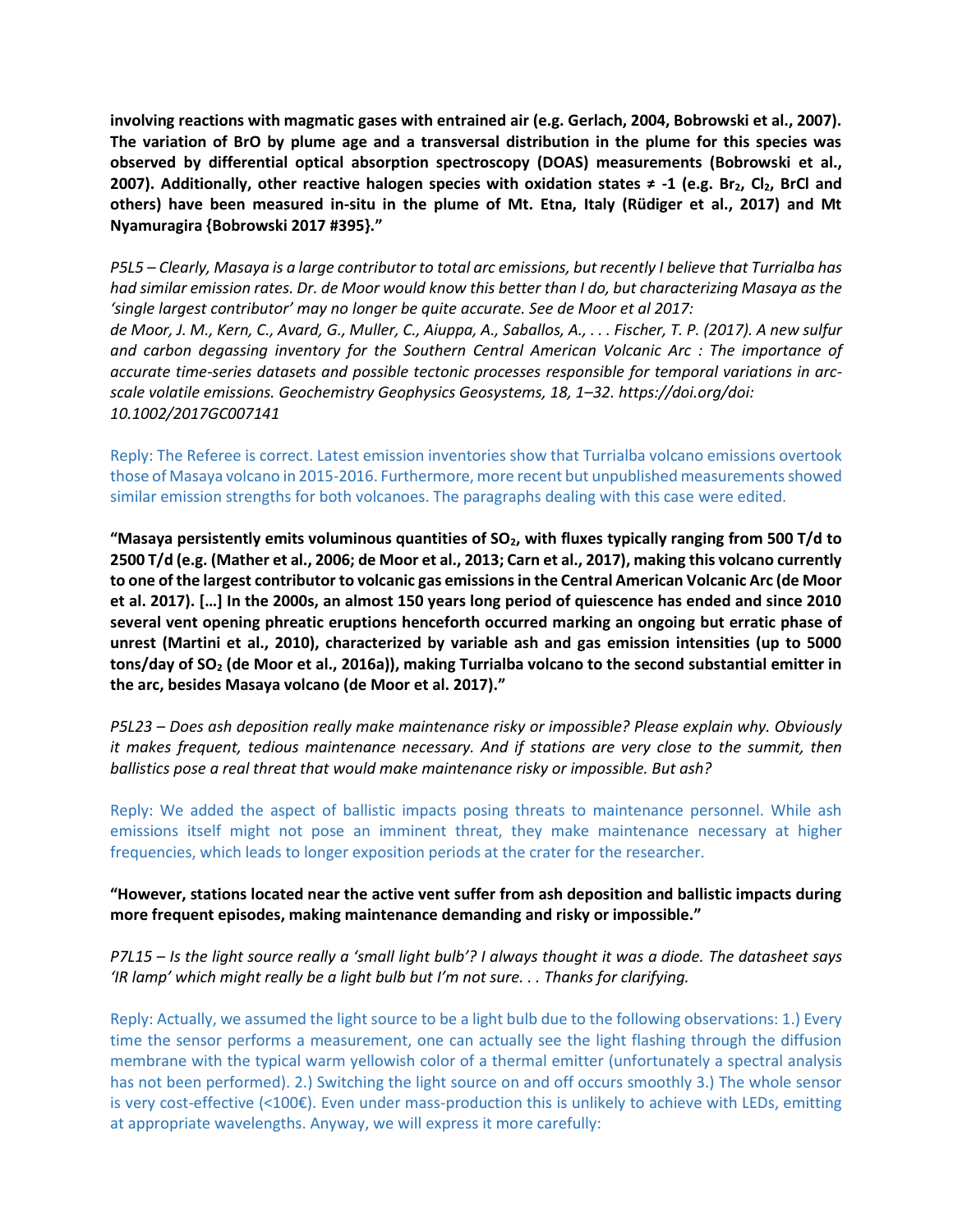#### **"[…], where it is exposed to the radiation of a small infra-red light source"**

*Table 1 – I have a few questions on information in this table: (1) the specifications on both instruments seem to require non-condensing plumes, yet the manuscript later describes problems with telemetry associated with condensed plumes. Could you comment further on the issue of condensation? How would it affect the measurements? Would you be able to determine and filter out poor quality data collected in condensed areas of the plume? Or how to deal with this? (2) I guess the 1/T temperature dependence of the CO2 sensor is simply from the ideal gas law? T would then be the air temperature, correct? (3) Later on in the manuscript, you explain that the pressure dependent diffusivity of the SO2 sensor membrane makes the readout insensitive to pressure, yet a (small) correction is listed here. This is probably a second-order effect, but it's probably worth pointing out for consistency. (4) I assume that 'resolution' is the precision of the sensor? If not, could you give the precision? Also, what is the assumed integration time for the values given? I assume you could improve precision by increasing the integration time, correct?*

Reply: First of all, these specifications are from the manufacturers data sheets and not established by us. Also the typical applications for most of the parts are certainly not volcanic gas measurements and we like others probably expand the recommended boundaries of the parts specifications. We tried to answer the specific questions as follows:

- (1) Condensed water inside the sensors would definitely affect the measurements. In the CO2 sensor, reflectivity of the optical cell would change and cause apparent absorption, for the SO2 sensor water on the electrode would change reactivity. To avoid this, we operated the instrument with a 0.45 µm pore filter at the gas inlet, retarding any particulate matter (including condensed water droplets) that might interfere with the measurement. Further, due heat dissipation of the electronics/electromechanics and the thermally isolating styrofoam housing of the Sunkist, the sensors are typically held at temperatures several degree above ambient conditions, such that condensation inside the instrument is unlikely when measuring in well diluted plumes (meaning that the sampled gases are close to ambient temperature). Therefore, the sensors inside the housing can be said to be operated at non-condensing conditions. If there is risk of condensation due to very extreme conditions (e. g. sampling hot plumes close to the vent), affected data can be identified by a) looking at the data of the humidity sensor inside the CO2 sensor housing or b) changes in the response behavior of the CO2 sensor (gas absorption signals rise and decline on sub second time scales, whereas condensation/drying of the sensor occurs much slower). Such slow responses can easily be recognized when comparing the CO2 VMR to the SO2 signal. In the case of SO2, we used the same sensor (CiTiceL) as other instrument manufacturer (e.g. INGV) and therefore applied a similar filter system in our sampling line.
- (2) Correct. Also, this dependency was included in the calibration function used for the CO2 sensor.
- (3) This pressure dependence again origins from the data sheet and is listed to give the complete specifications. With 0.0015% /kPa dependency a change of 1 bar would lead to 0.15% signal variation, which is negligible in applications at atmospheric pressure. Potentially important in industrial applications at unusual pressures.
- (4) Indeed, "Resolution" is misleading. The given values are the 1-sigma instrument noise at a temporal resolution of 0.5 seconds, which is a measure for the short-term precision (neglecting drifting of the instrument). This precision can be improved on cost of temporal resolution by averaging. Long-term drifts are considered in the "Accuracy", also given in the table. Further, we noticed a mistake in the table: the 0.5 ppm given by the supplier seem to apply for the low sensitivity version of the sensor. Our measured noise at the high sensitivity version (sensitivity increased by a factor of 10) is approximately 0.05 ppm. We corrected this in the table.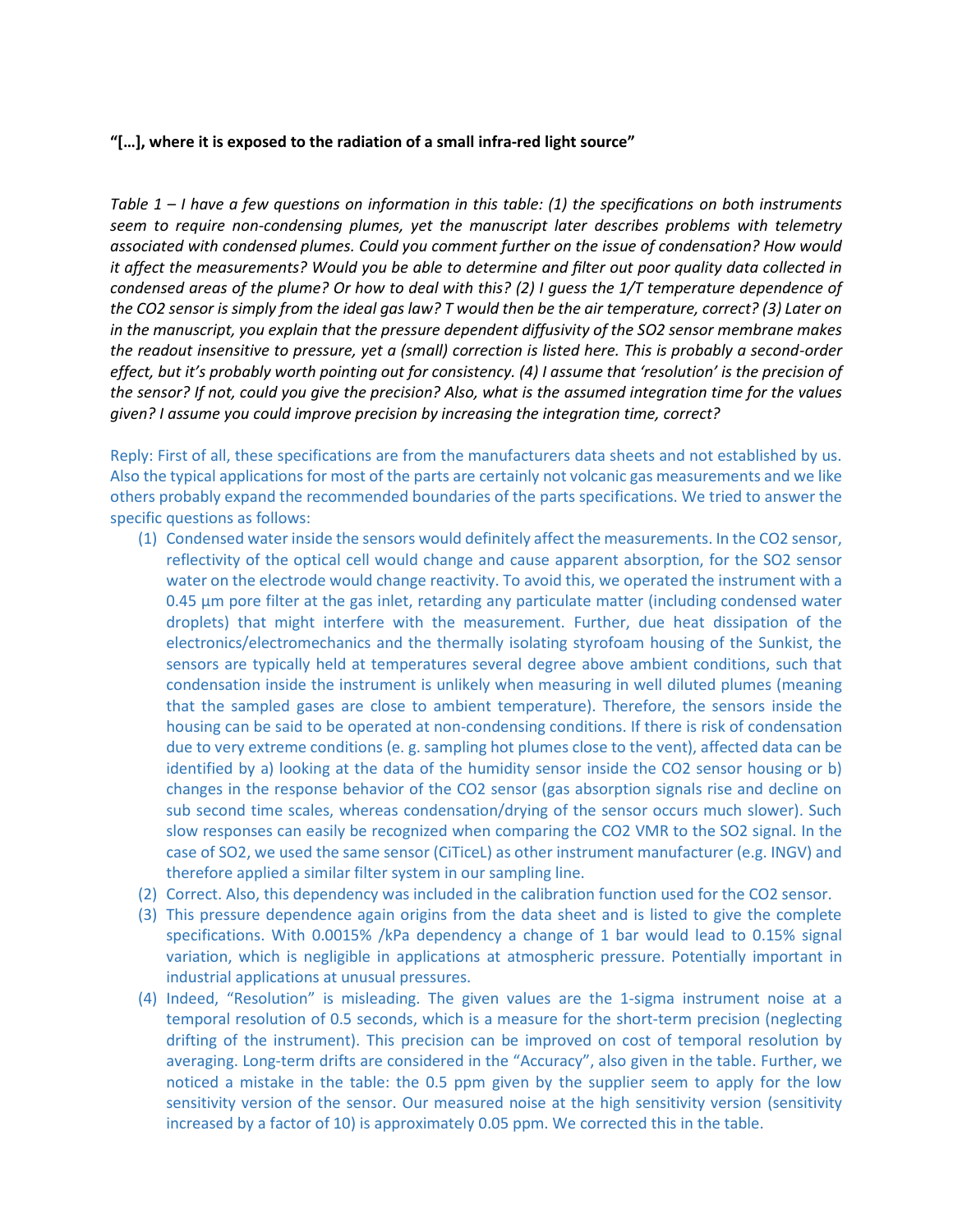| <b>Accuracy</b>                        | $\pm$ 30 ppm $\pm$ 5 % signal (CO <sub>2</sub> ),<br>$\pm$ 1 ppm $\pm$ 1 % signal (SO <sub>2</sub> ) | $± 1$ ppm $± 1$ % signal |  |
|----------------------------------------|------------------------------------------------------------------------------------------------------|--------------------------|--|
| <b>Instrument</b><br>noise $(1\sigma)$ | 5 ppm $(CO_2)$ , 0.05 ppm $(SO_2)$                                                                   | $0.05$ ppm               |  |
| $\mathbf{u}$                           |                                                                                                      |                          |  |

 $\mathbf{u}$ 

*P10L3 – Can you be a bit more specific with regards to which species can be detected with your denuder system? You mention reactive bromine (BrX). Am I correct in assuming that gaseous HBr cannot be detected? What about the other gaseous species involved in the 'bromine explosion' mechanism, i.e. Br2, Br, HOBr? They can all be detected? And what about bromine taken up onto aerosols? I guess it would be invisible to the instrument?*

Reply: We applied two coatings, of which one is sensitive to HBr. TMB on the other hand is selectively sensitive towards gaseous molecular bromine species in which the bromine atom is in oxidation state +1 or 0 (e.g.  $Br<sub>2</sub>$  or BrCl). Particulate bromine would pass the denuder "undetected", since the diffusion coefficient of particles is rather high. However, since Br<sub>2</sub> and BrCl is rather insoluble in aqueous phase the assumption is that it's primarily found in the gas phase.

**"Gas diffusion denuder sampling, which enriches gaseous compounds while being insensitive to the particle phase, was applied by using two types of coating materials as derivatization agent for the gas diffusion sampling. Total gaseous reactive molecular bromine species, BrX (Br2, BrCl, (H)OBr), were determined by denuders coated with 15 µmol of 1,3,5-trimethoxybenzene (TMB) - which reacts to 1 bromo-2,4,6-trimethoxybenzene - and subsequent gas chromatography-mass spectrometry (GC-MS) analysis (Rüdiger et al., 2017)."**

*P11L2 and Author Comment from 15 Dec 2017 – There is significant literature on the issue of comparing data from sensors with different response times. For example, it would be good to cite one or both of these studies:*

*Roberts, T. J., Saffell, J. R., Oppenheimer, C., & Lurton, T. (2014). Electrochemical sensors applied to pollution monitoring: Measurement error and gas ratio bias at volcano plume case study. Journal of Volcanology and Geothermal Research, 281, 85–96[. https://doi.org/10.1016/j.jvolgeores.2014.02.023](https://doi.org/10.1016/j.jvolgeores.2014.02.023)*

*Roberts, T. J., Braban, C. F., Oppenheimer, C., Martin, R. S., Freshwater, R. A., Dawson, D. H., . . . Jones, R. L. (2012). Electrochemical sensing of volcanic gases. Chemical Geology, 332–333, 74–91. <https://doi.org/10.1016/j.chemgeo.2012.08.027>*

*In the author comment from 15 Dec 2017, an EGU presentation is cited in this context, but I was not able to find the presentation online. Only the abstract is available, and this makes no mention of a method used to correct for different sensor response times. Also, please clarify how exactly the 'response time factor' is defined.*

Reply: We replaced the former explanation by a more complete description, including the definition of the 'response time factor' and the first citation proposed by the referee (Roberts et al. 2014).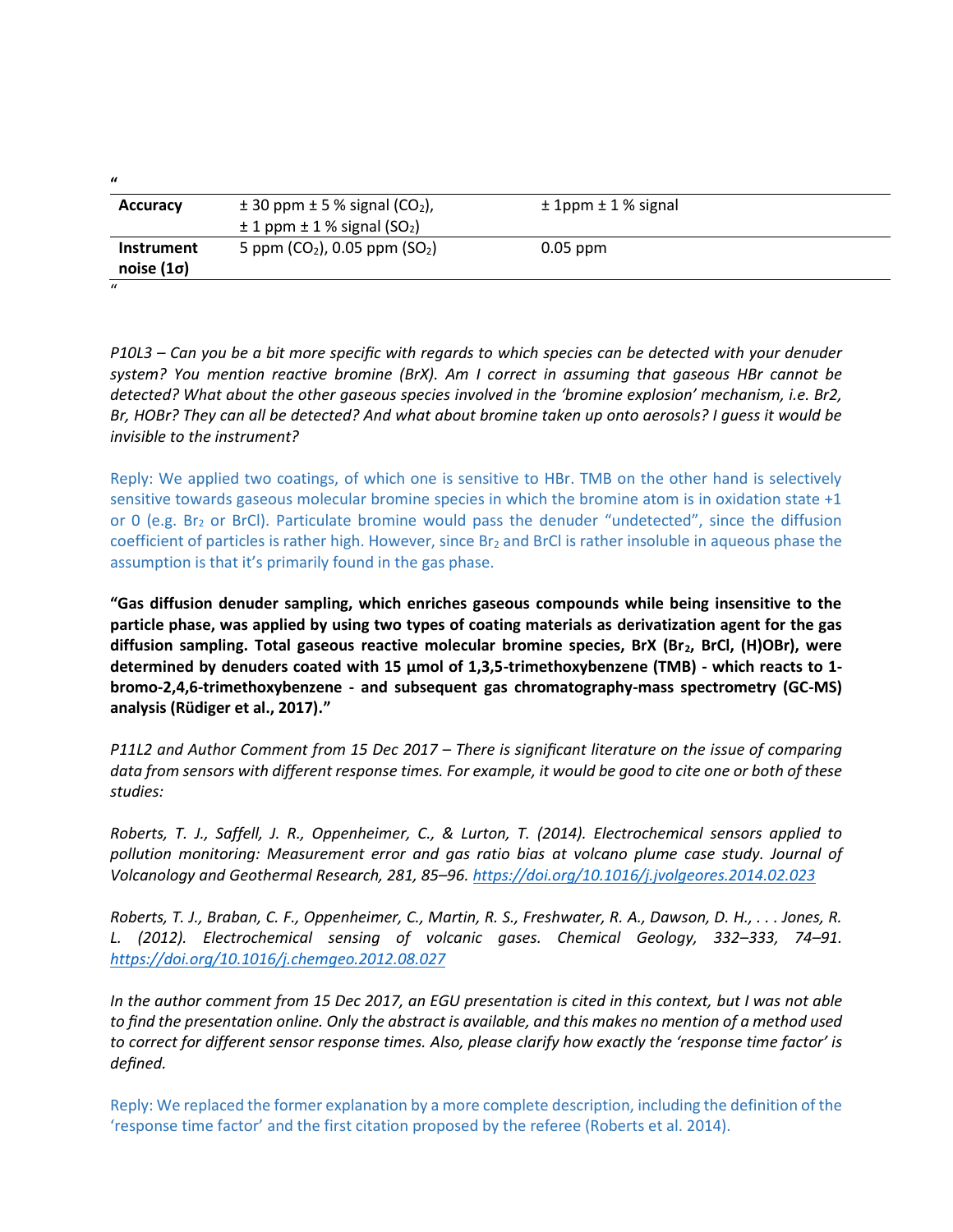**"In order to adjust the response times of the two sensors, a slow response signal for the CO2 sensor (CO2,sim) was simulated. This was achieved through convolution of the original signal with a typical sensor pulse response**

$$
f(t) = \begin{cases} 0, & t < 0\\ \frac{1}{\tau} e^{-t/\tau}, & t \ge 0 \end{cases}
$$

**with being time and being the 'response time factor', which in this context can be regarded as a measure for the degree of smoothing. The approach is mathematically equivalent to an approach** shown by Roberts et al. (2014). The response time factor  $\tau$  was tuned, such that the correlation of **CO2,sim and SO<sup>2</sup> signal got maximized for discrete peaks (see Fig. 5 (a)). This was already done by Arellano et al. (2017), who also applied the Sunkist instrument in gas measurements in Papua New Guinea in 2016."**

**Figure 5: (a) Example of time series for mixing ratios of SO<sup>2</sup> and CO<sup>2</sup> (original data in red, resampled data in black), showing discrete gas masses at Stromboli volcano (1st flight on 05th April 2016), (b) Correlation plot for the determination of the relative time response factor for the CO<sup>2</sup> gas sensor with a maximum at a relative time response factor of 1.7, (c) CO<sup>2</sup> over SO<sup>2</sup> mixing ratios, showing the outcome of the resampling of the fast CO<sup>2</sup> with a relative time response factor of 1.7 (lower plot), linear regression results CO2/SO<sup>2</sup> ratios of 64 ± 16 the first peak and 42 ± 4 for the second.**

*P11L22 – How long was the denuder sampling period? I.e. how long did the instrument need to hover in the plume to collect a good sample?*

Reply: The sampling period is shown in table 4. We sampled between 1 and 5 minutes. Depending on the mixing ratio of reactive molecular bromine species and flow rates the sampling times were sufficient to trap about 1 to 3 ng of Br2 equivalents, which lead to detectable and quantifiable signals in with the used GC-MS method including a previous pre-concentration step during the sample preparation.

#### *P13L14 – This is where condensed water is mentioned, despite the fact that the sensors are specified to require non-condensing conditions. Please explain the caveats with these measurements if possible.*

Reply: As mentioned earlier, we used um pore sized filters to filter out condensed/particle phase at the Sunkist instrument. At Masaya, we also compared the  $SO<sub>2</sub>$  sensors signals for both instruments (Sunkist and Black Box) and could not find significant differences. Most of the sensors used in volcanological applications are probably not specifically designed by the manufacturer for those environments and I would assume that the specifications from the data sheet are mostly for user, who do not calibrate or use the sensors in scientific applications.

*P14L8 – At Stromboli, explosions may be associated with CO2-rich gas slugs rising through the conduit and venting into the atmosphere. However, in this model, all the CO2 and SO2 is emitted from the vent itself. Once in the atmosphere, the gas is diluted of course, but as far as I can tell, the ratio of volcano CO2 to SO2 should remain constant over time and space. It is not at all clear to me why the C/S ratio would be different once the plume becomes more dilute. Please explain the mechanism that you are suggesting may change that ratio as the plume moves in space and time.*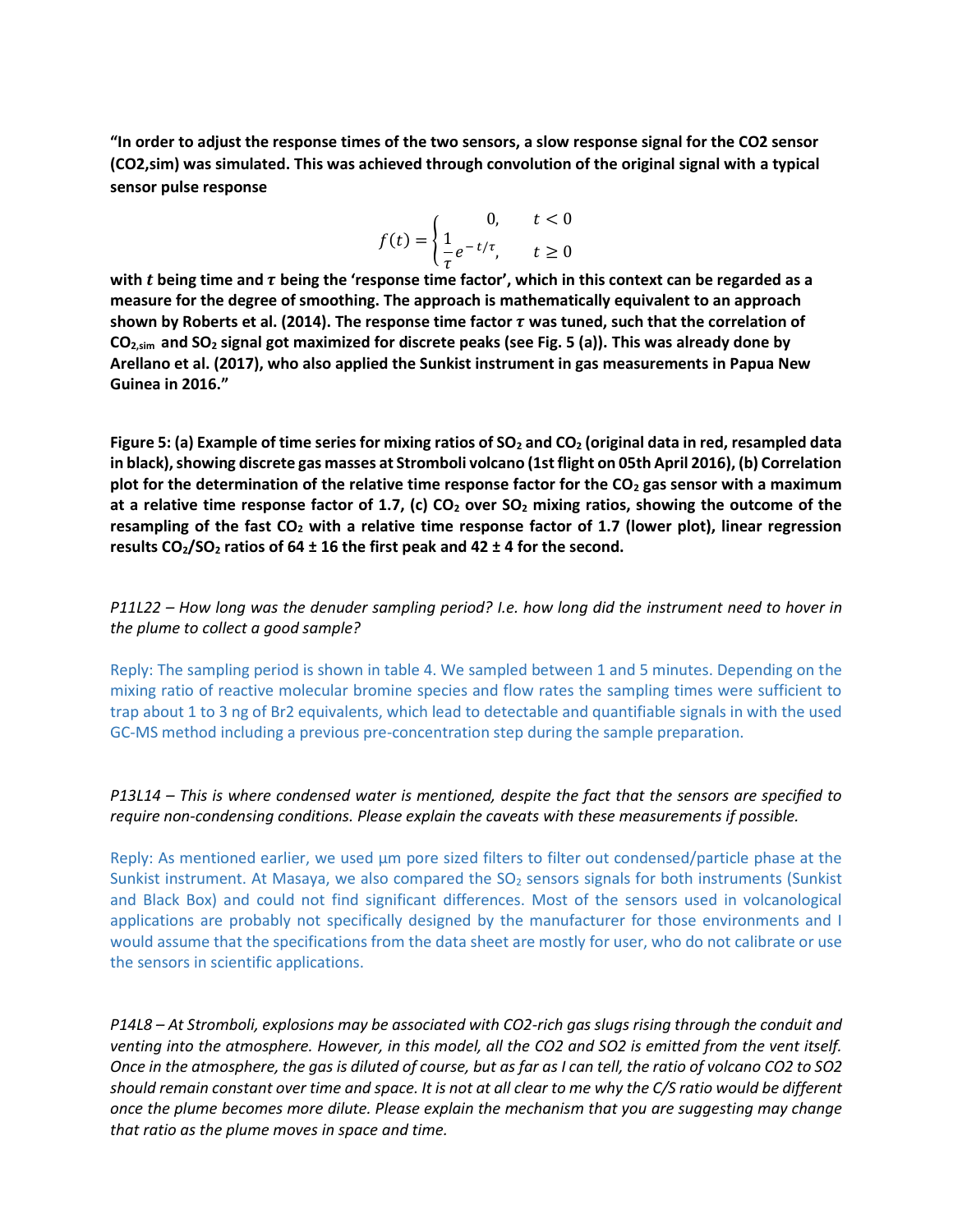Reply: The referee is correct here. Dilution does not change the C/S ratio. The statement might be phrased a bit unfortunate. It is stated that we measured high C/S values close to the vent in an undiluted plume region and not that it changes by dilution.

#### **"[…] and therefore act as a possible explanation for the detected high CO2/SO<sup>2</sup> ratios."**

*P14L14 – You state that the MultiGAS measurements broadly agree with the UAS measurements, but fail to mention that there appears to be quite a large systematic difference between the average values obtained by the two instruments. According to Figure 7, the MultiGAS seems to measure C/S of no more than 15, with an average of about 7, whereas the UAS instrument measured between about 10 and 65, with an average of around 30. This is a significant difference and should be addressed in the text. Simply stating that the measurements were not taken at the identical time and place is a little weak in terms of an explanation, especially given my previous comment.*

Reply: We agreed with the referee that this issue could be addressed a bit more in detail. We state that our UAS measurement agree with only some of the MultiGAS measurements. The MultiGAS instrument only measures four times a day for 30 minutes and averages over this period, which already leads to attenuation of high C/S ratios associated with CO2 rich gas bubbles, e.g. when a gas cloud with high C/S ratios passes the instrument only for a period of seconds. Another point we made is that we observed the explosion, while the UAS was flying in direct proximity to the vent, while there is no record of the explosions for the MultiGAS data, because they were not measuring the plume at that time of the day due to the discontinuous monitoring (4 times a day) and the wind direction wasn't blowing to the MultiGAS station at this moment. Both instruments only present "snapshot" data, but of a different kind.

#### **"The MG instrument only measures twice a day for 30 minutes and averages over this time, while with the SK instrument we identified discrete peaks of gas clouds with different CO2/SO<sup>2</sup> ratios."**

*P14L17 – I don't understand why high C/S ratios should be left aside. You do have at least some observations of ongoing eruptive activity during the time that you were there for the UAS measurements, and clearly the datasets overlap in time so in first order approximation, you would think that the same activity was sampled by both instruments. Can you please clarify?*

Reply: Hopefully the explanation above already clarified that matter. For a comparison of MG and SK, high values should be left aside since we do not know whether the MG measured any eruptive released gases. While those gas clouds probably only make up a minor period for the MultiGAS integration time.

## *Table 2 – I assume that the 'lower SO2 limit' refers to a limit below which the data was not used for deriving C/S ratios. Can you please explain how this limit was chosen and why it varied for different datasets?*

Reply: For the calculation of the C/S ratios, we used a linear regression with error propagation (York et al. 2004). The size of the error obtained by this propagation is partly dependent from the number of data points. With a large number of data points (associated with a longer exposition to the same gas cloud) lower limits could be used for the scatter plot and linear regression, since the noisier signal at lower ppm values do not contribute significantly to the error propagation. On the other hand, for gas clouds which only briefly pass the sensors (or the sensors the clouds), we chose to only use the less noisy signals, meaning a higher SO2 limit to derive the ratio, since potential outliers would affect the C/S ratio and its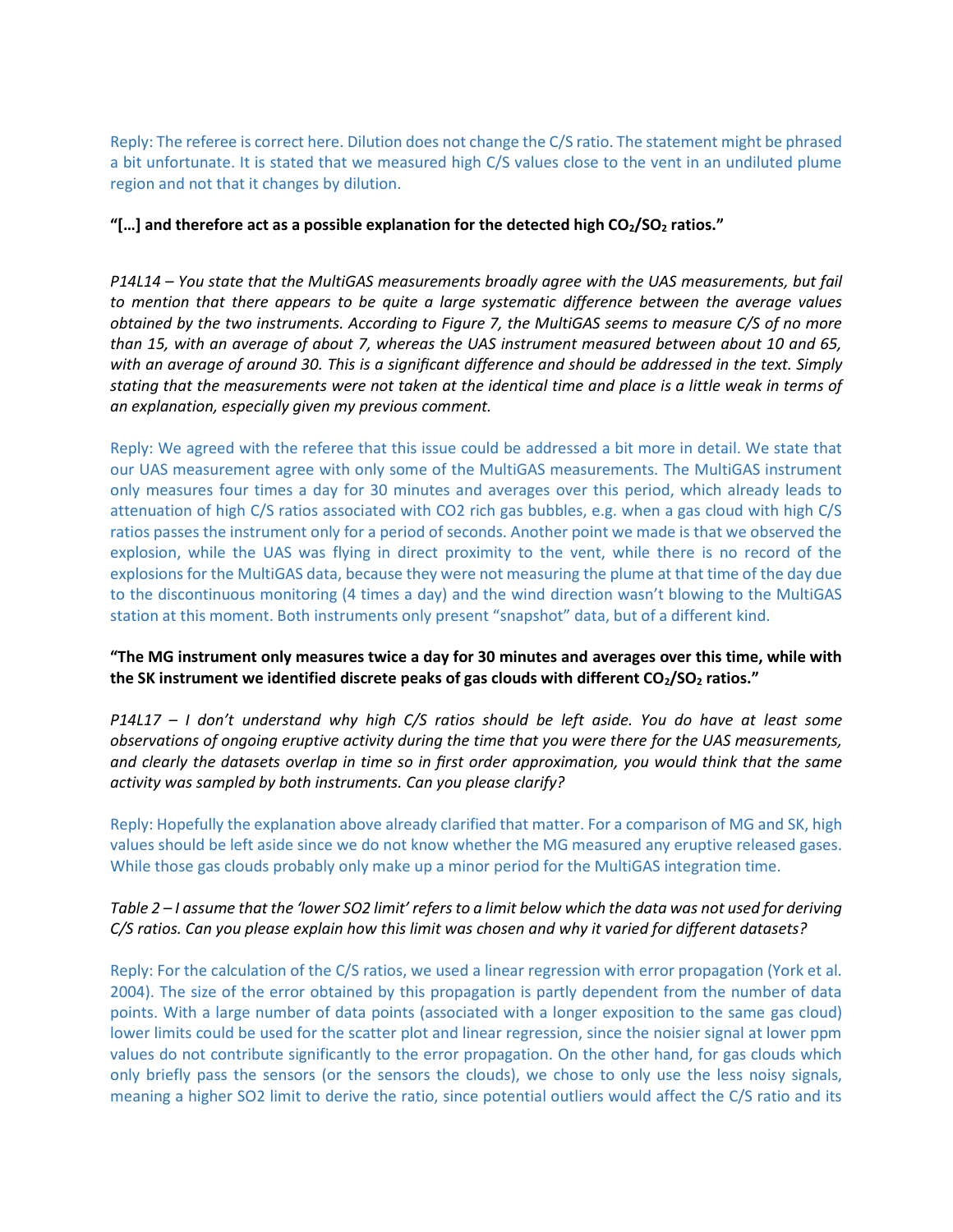error more. Lower limits are accompanied with larger errors and therefore lower confidence, which is a drawback related to short exposition times in UAS operations.

*Figure 6 – Either I'm not understanding or something appears to be amiss with this figure and/or the caption. The bottom two plots are labeled the same. I assume that the bottom plot should actually be the MG SO2 mixing ratio, correct? And in the caption, I assume that you mean that the SK CO2 raw data is shown in grey and the resampled CO2 data is shown in black, correct?*

Reply: We thank the referee for pointing out the flaws in the figure and caption.

**"Figure 6: Comparison of SO<sup>2</sup> and CO<sup>2</sup> time series of a Multi-GAS (MG) instrument and the** *Sunkist* **(SK) unit at the Masaya volcano crater rim (for SK CO<sup>2</sup> raw data in grey, resampled data in black), both instruments inlets were place in proximity to each other (14<sup>th</sup> July 2016); SK CO<sub>2</sub>/SO<sub>2</sub> = 3.63+/- 0.43 background CO<sup>2</sup> = 439 ppm); MG CO2/SO<sup>2</sup> = 2.94 +/- 0.30 (background CO<sup>2</sup> = 413 ppm); (additional scatter plots in the supplementary material)"**

*P17L10 – Here you point out that BrX/SO2 appears to vary with CO2/SO2, though no trend can be derived from the three obtained data points. What does this observation really mean? If BrX/SO2 was in some way proportional or anti-proportional to CO2/SO2, then one might attribute the change to various gas compositions being emitted from the volcano at different times. However, a varying dependency seems to negate this explanation as being primarily responsible. So what could possible cause this? Or is this a sign that something is wrong with the derived CO2/SO2? (also see previous comments on comparison to MultiGAS).*

Reply: As we stated in the text, an interpretation would be too ambitious with the few data we obtained. What we meant to show here is that we simply proofed the principle of our techniques and can use them to obtain that kind of data (BrX/SO2 vs. CO2/SO2 or time/distance). For the investigation of volcanological and atmospheric dependencies, a larger data set would be needed.

#### **"CHANGES"**

*Figure 7 – What criteria were used to select valid MultiGAS data? You mention the different SO2 lower limits for the SK, but what about the MultiGAS? Also, as mentioned before, I think the systematic difference shown here is a bit alarming and needs some careful thought and discussion.*

Reply: The MultiGAS data was derived by standard procedure (RatioCalc) and a lower limit of 4 ppm of SO2. The difference in this plot seems significant on the first view, for sure. But as discussed above the difference results from different measurement periods. The MultiGAS Data represents 5 days, while the UAS data only a few hours on different days and also shows C/S ratios obtained for discrete gas clouds.

#### **"CHANGES"**

*P20L25 – What do you mean by 'previously unstudied plume regions'? Areas very close to the vent? What do you think are the limitations on this, e.g. with regards to heat exposure, ash concentration etc.?*

Reply: With regards to spectroscopic methods, "unstudied" seems to miss the point we wanted to make. We rather meant 'previously physically inaccessible plume regions'. Heat exposure and ash concentration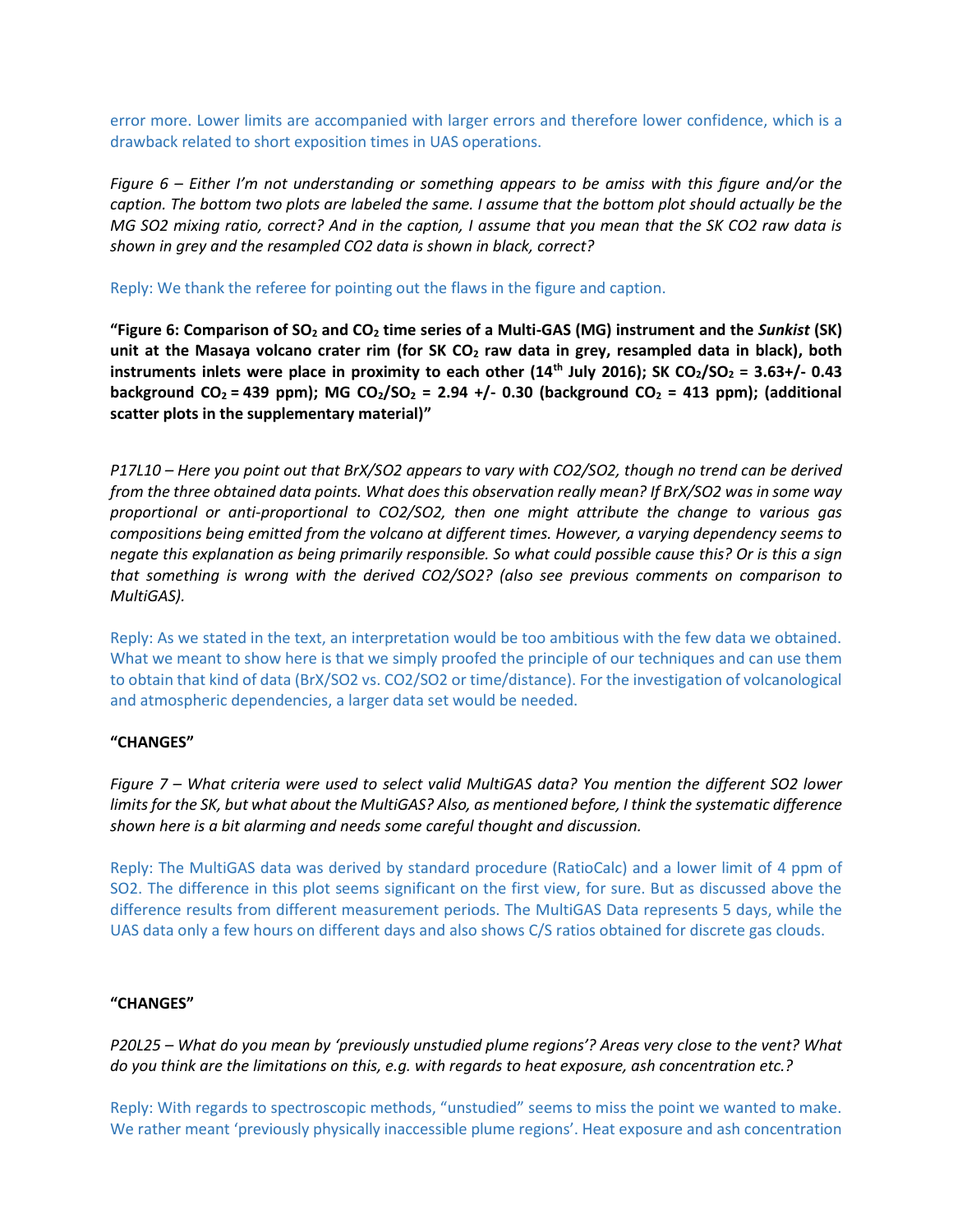for sure limit UAS operations, but UAS could for sure fly to regions, which manned aircraft aren't able to access. In general, I would think that heat is a minor problem, since hot gas is diluted rather quickly and at Masaya drone flights have been made into Santiago crater into the gas above the lava lake, few hundred meters of distance though. After some flights at Turrialba we observed ash deposition on the UAS after flying into the plume for in-situ sampling, which did not affect the drone. After 50+ in-plume flights we now consider to change the motors of the drone.

#### **"CHANGES"**

*P20L25 – I may be wrong, but I think that UAS operations with pre-programmed flight paths have already been done, see e.g.*

*Mori, T., Hashimoto, T., Terada, A., Yoshimoto, M., Kazahaya, R., Shinohara, H., & Tanaka, R. (2016). Volcanic plume measurements using a UAV for the 2014 Mt. Ontake eruption the Phreatic Eruption of Mt. Ontake Volcano in 2014 5. Volcanology. Earth, Planets and Space, 68(1). [https://doi.org/10.1186/s40623-](https://doi.org/10.1186/s40623-016-0418-0) [016-0418-0](https://doi.org/10.1186/s40623-016-0418-0)*

Reply: You are correct. We already cited that reference. The emphasis of the statement at P20L25 was on the scheduled pre-preprogrammed flights. We were imagining hangars of UAVs at a volcano from which autonomous operations take place on a regular basis, rather than field campaigns. We rephrased that sentence.

**"Technological advances promise to enable scheduled pre-programmed and autonomous UAV operations (e.g. from hangars close to volcanoes) with extended flight times for regular hazard assessments."**

#### *Minor corrections*

*The manuscript would benefit from careful proof-reading. A significant number of minor corrections would improve the legibility of the text. Listed below are some of the more important corrections needed for clarity, but there are likely several others.*

Reply: We thank the referee for his help improving the manuscript and we corrected the specific items as follows.

#### **"CHANGES"**

*P1L18 – . . . (e.g. carbon dioxide) TO THE ATMOSPHERE.*

#### **"(e.g. carbon dioxide) to the atmosphere."**

*P1L19 – Consider rewording this sentence to something like: The relative abundance of carbon and sulfur in volcanic gas as well as the total sulfur dioxide emission rate from a volcanic vent are established parameters in current volcano monitoring strategies, and they oftentimes allow insights into subsurface processes. On the other hand, chemical reactions involving halogens are thought to have local to regional impact on the atmospheric chemistry around passively degassing volcanoes.*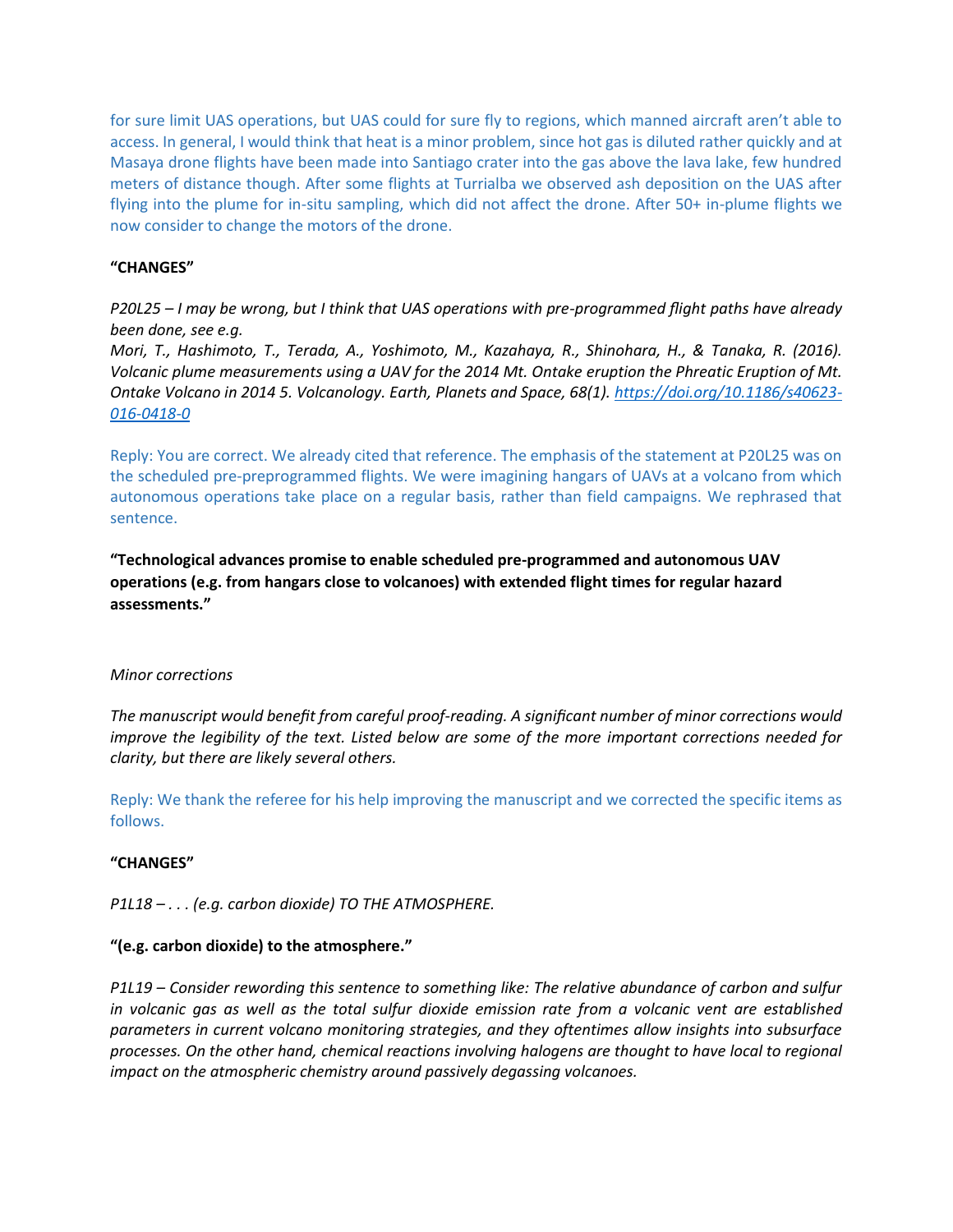**"***The relative abundance of carbon and sulfur in volcanic gas as well as the total sulfur dioxide emission rate from a volcanic vent are established parameters in current volcano monitoring strategies, and they oftentimes allow insights into subsurface processes. On the other hand, chemical reactions involving halogens are thought to have local to regional impact on the atmospheric chemistry around passively degassing volcanoes.***"**

*P1L21 – Recommend removing 'on board'*

**"[…] payloads for the compositional analysis […]"**

*P1L22 – Recommend removing 'with such new measurement strategy'*

**"[…] The various applications and their potential are presented and discussed on example studies at three […]"**

*P1L23 – Consider appending the altitudes to the individual volcanoes, e.g. Turrialba Volcano (3,300 m), Stromboli Volcano (930 m) . . .*

Reply: For the abstract we think it's sufficient that the flight heights are mentioned and not the specific volcano elevation, which are given in the text already.

*P1L27 – Remove ',' after including*

## **"[…] including abundances […]"**

*P2L6 – Consider mentioning v. Glasow et al 2009 for a more complete treatise of plume chemistry? von Glasow, R., Bobrowski, N., & Kern, C. (2009). The effects of volcanic eruptions on atmospheric chemistry. Chemical Geology, 263(1–4), 131–142. <https://doi.org/10.1016/j.chemgeo.2008.08.020>* Reply: We thank the referee for this suggestion. We added the reference later in the text

**"Furthermore, knowledge about in-plume chemical reactions can be drawn from compositional assessment of the gases, which also helps understanding their impact on atmospheric chemistry (e.g. Lee et al., 2005; von Glasow, 2009; Gliß et al., 2015)."**

*P2L11 – There are a few other recent articles that could be mentioned in this context: Mason, E., Edmonds, M., & Turchyn, A. V. (2017). Remobilization of Crustal Carbon May Dominate Volcanic Arc Emissions. Science, 357, 290–294. <https://doi.org/10.1126/science.aan5049>*

*de Moor, J. M., Kern, C., Avard, G., Muller, C., Aiuppa, A., Saballos, A., . . . Fischer, T. P. (2017). A new sulfur and carbon degassing inventory for the Southern Central American Volcanic Arc : The importance of accurate time-series datasets and possible tectonic processes responsible for temporal variations in arcscale volatile emissions. Geochemistry Geophysics Geosystems, 18, 1–32. <https://doi.org/doi:10.1002/2017GC007141>*

**"Measuring the emitted gas composition can provide crucial information on understanding subsurface processes related to activity changes (e.g. Allard et al., 1991; Aiuppa et al., 2007; Bobrowski and Giuffrida, 2012; de Moor et al., 2016a; Liotta et al., 2017) and help to estimate fluxes of the geological carbon cycle (e.g. Burton et al., 2013; Mason et al., 2017) and tectonic processes controlling volcanic degassing (e.g. Aiuppa et al., 2017; de Moor et al. 2017)."**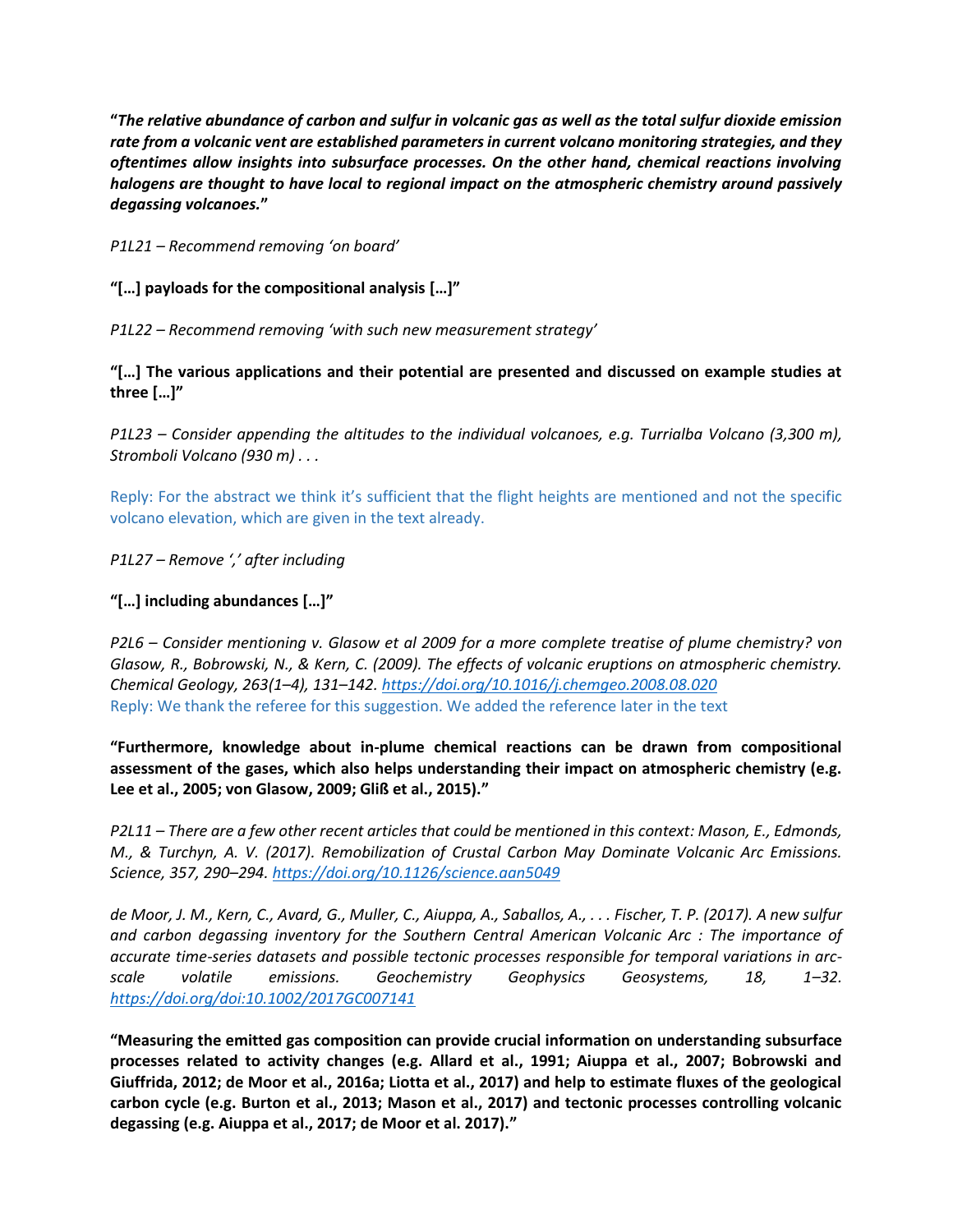*P2L12 – the observation of gas composition changes HAS BECOME an important tool*

**"[…] the observation of gas composition changes has become an important tool for detecting […]"**

*P2L18 - . . . characterization of volcanic ACTIVITY IS GAS EMISSION RATE. Particularly, the determination of SO2 FLUX has become. . .*

**"Another important parameter for the characterization of volcanic activity is gas emission rates. Particularly, the determination of SO<sup>2</sup> flux has become a standard procedure"**

*P2L21 - . . . manned AIRCRAFT, . . .* 

**"or manned aircraft, but"**

*P2L22 - . . .poorly accessible TERRAIN.*

#### **"accessible terrain."**

*P3L13 – crater rim MAY BE ASSOCIATED WITH a considerable . . .* 

**"crater rim may be associated with considerable risk."**

*P3L14 – Perhaps be more general and say that gas monitoring stations are deployed in close proximity to active volcanic vents (rather than 'at the crater rim')* 

**"gas monitoring stations are deployed and maintained in close proximity to active volcanic vents by researchers, putting themselves at risks."**

*P3L25 – please specify that 'DRONE-BASED sampling' has not yet been reported.*

Reply: This sentence was removed.

*P3L27 – Change 'systems' to 'system'.*

**"[…] sensing (electrochemical/optical sensors) systems for the determination […]"**

*P4L7 – 'horseshoe-shaped area THAT IS NOT SAFELY ACCESSIBLE ON FOOT'* 

**"horseshoe-shaped area (Sciara del Fuoco) that is not safely accessible on foot."**

*P4L8 – 'well accessible, and numerous monitoring stations have been installed here for continuous observation of the ongoing volcanic activity'*

**"The summit above the craters is well accessible, and numerous monitoring stations have been installed here for continuous observation of the ongoing volcanic activity"**

*P4:14 – The UAV was mostly launched at the northern shelter*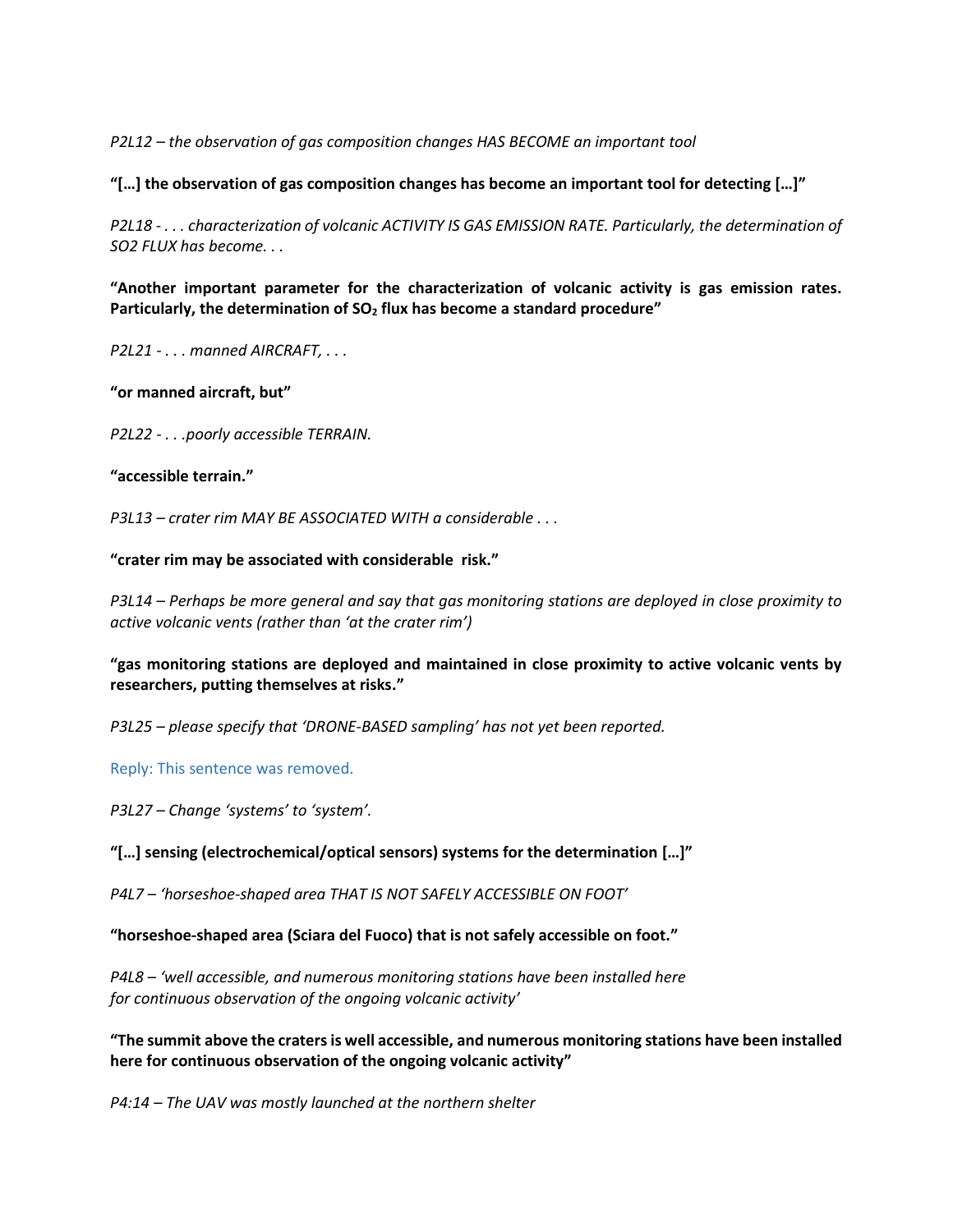## **"The UAV was mostly launched at the northern shelter (see Fig. 1)."**

*Figure 1 caption – Overview OF the sampling. . .*

## **"Figure 1: Overview of the sampling […]"**

*P5L9 – the 'DCO-DECADE' and NOVAC acronyms should probably be explained and perhaps a reference can be added where more information can be found on DCO-DECADE?*

**"Continuous monitoring of the gas emissions is realized by a stationary Multi-GAS (MG) system (through the Deep Carbon Observatory – Deep Earth Carbon Degassing initiative (DCO-DECADE)) at the crater rim and two scanning DOAS instruments (Network for Observation of Volcanic and Atmospheric Change (NOVAC) (Galle et al., 2010)) in the downwind direction."**

*P6L9 - . . .using PROPELLERS with a diameter. . .*

#### **"using propellers with"**

*P6L17 . . . areas of dense plume IN WHICH to hover the system. . .*

## **"[…] dense plume in which to hover […]"**

*P7L1 – within a radius of a few meters AROUND THE INLET.*

#### **"[…] within a radius of a few meters around the inlet […]"**

*P7L2 – please clarify what you mean by 'which represents homogeneous conditions for a widely spread out plume'. I did not understand this phrase. Figure 3 caption – (c) interior view OF the . . .*

Reply: If the plume is widely spread we assume that the UAS samples air which represents the plume and is not attracting ambient air towards its inlet.

## **"[…] represents homogeneous plume gas for a widely spread out plume […]" "[…] interior view of the Sunkist […]."**

*P9L6 . . . foam case AND HAS a total weight of 500 g.*

#### **"[…] foam case and has a total weight […]"**

*P9L8 – Gas was pumped through the sensors in series.*

#### **"[…] pumped through to the sensors in series […]"**

*P9L20 - . . . to ensure that weight requirements WERE MET.*

#### **"[…] ensure that weight requirements were met."**

*P9L23 – change 'mixing ration' to 'mixing ratio'.*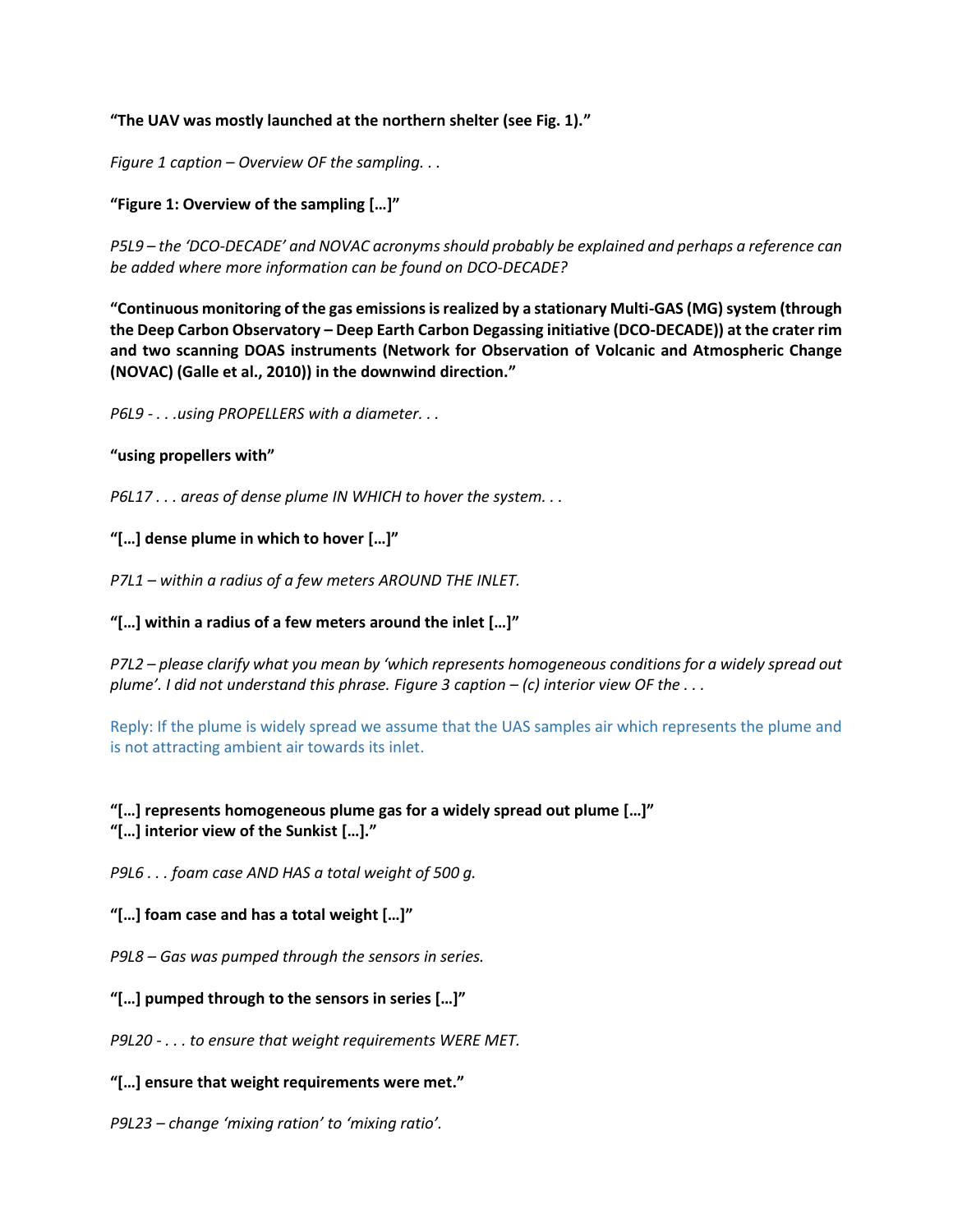## **"[…] SO2 mixing ratio […]"**

*P10L21 – Consider replacing 'Evaluation' with 'Validation'*

**"Validation of the SO2 fluxes obtained […]"**

*P13L7 - . . .above ground level OF 1080 m was recorded*

**"[…] ground level of 1080 m was […]"**

*P14L4 – These flights covered distances OF between 11 and 419 m from the vent*

**"[…] distances of between […]"**

*P14L5 – Consider changing 'gas masses' to 'gas clouds' or similar to avoid confusion with a measure of weight.*

**"[…] gas clouds […]"**

*P14L8 – change 'explosion' to 'explosions'*

**"[…] strombolian ash explosions occurred […]"**

*P14L13 – Recommend removing 'has'*

## **"[…] Multi-GAS station (placed on the SE rim of the crater terrace) discontinuously measured […]"**

*P14L15 – Remove 'an' before ordinary*

**"[…] exemplary for ordinary Strombolian activity […]"**

*P14L16 - . . . both instruments DID not MEASURE SIMULTANEOUSLY or. . .*

**"It has to be taken into account that both instruments did not measure simultaneously or in proximity to each other."**

*P17L4 - . . . bromine SPECIATION in volcanic plumes has been THE subject of. . .*

**"Although the bromine speciation in volcanic […]"**

*P17L8 - . . . The DATA PRESENTED HERE for the first minute after emission HIGHLIGHT the potential. . .*

**"The DATA presented here for the first minute after emission highlight the potential […]"**

*P17L9 - . . . thus OBTAIN a better understanding. . .*

**"acquisition and thus obtain a better understanding […]"**